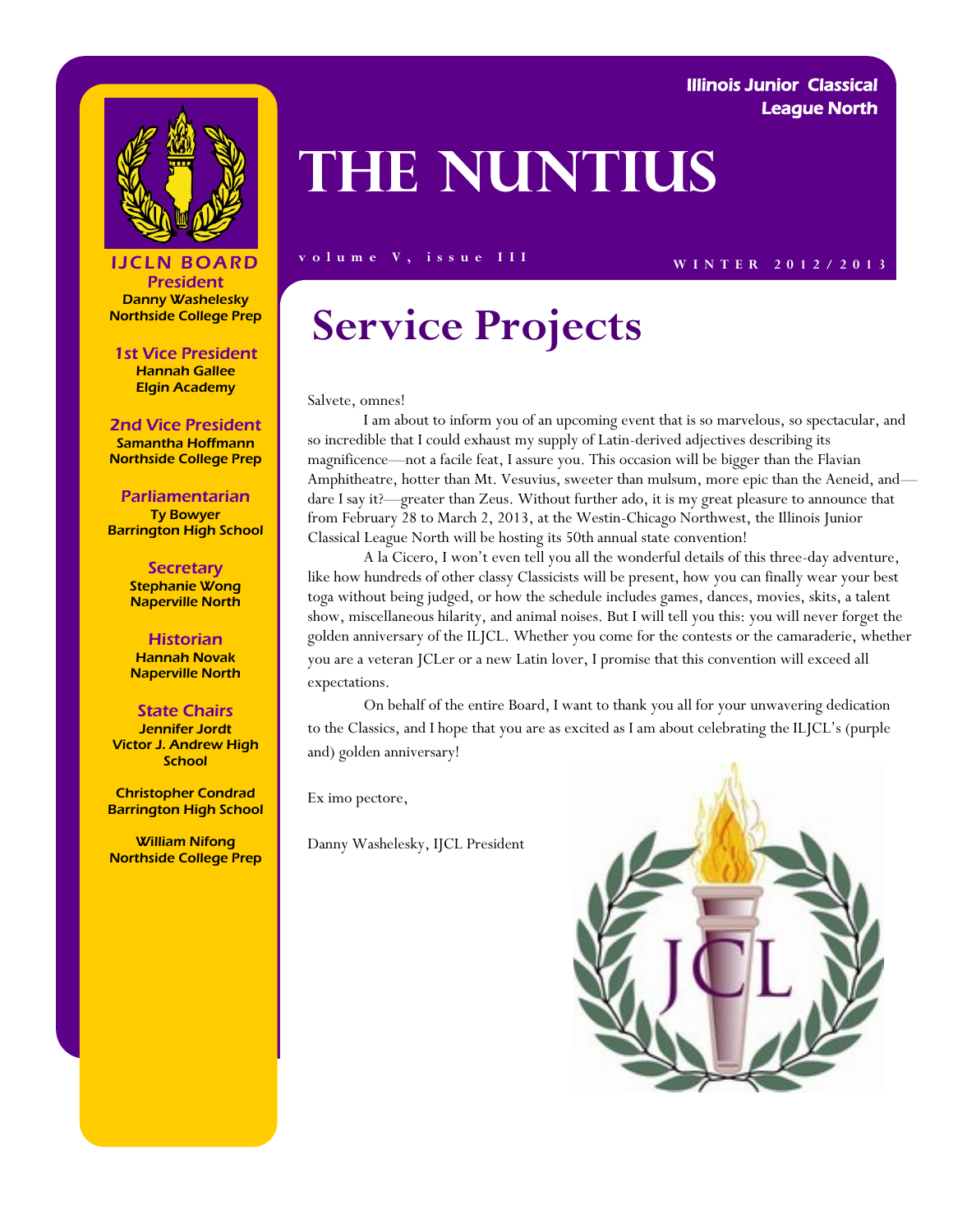## Spreading the Friendly Hand of JCL

#### Salvete omnes!

The IJCL is sorry, but due to unforeseen circumstances Julia Wallace is no longer going to Honduras. Therefore, the planned service projects for both Toga Bowling and the 50th IJCL Convention have been changed. Instead of donating supplies and money that would go to Honduras, we are now donating supplies to PAWS Chicago, Chicago's first and largest nokill animal shelter. PAWS also runs their own low-cost/free spay/neuter clinic, performing this operation for over 17,000 animals in the last year alone. They made history in 2007, opening the Midwest's first cageless animal shelter. Instead of being housed in crates, the cats and dogs are grouped together into different rooms. Some supplies that they are requesting include:

Items for dogs: Kong brand toys, Kong stuffing, Nylon leashes, Collars, Dog bowls (stainless steel), Dog treats, Dry and wet dog or puppy food (any brand), Dog brushes (new), Large/long rope

Items for cats: Cat toys, Dry and wet cat or kitten food (any brand), Litter boxes, 9x13x2 inches (aluminum disposable trays), Cat Bowls (stainless steel), Cat litter, Cat brushes (new)

General Items: 10,30 and 55 gallon trash bags, clean new or used towels, flat sheets, or blankets (micro fiber or fleece), unscented Clorox bleach, mop heads, small paper plates, rubber cleaning gloves, paper towels, Windex

A more comprehensive list can be found on their website PAWSChicago.org. I have donated items to them numerous times in the past, so I can personally guarantee that all donations will be used and generously appreciated. We will be accepting donations for PAWS at each remaining IJCL event, and hope that all of you will participate! In addition to helping out PAWS Chicago by raising supplies, we will also be donating money to be sent overseas to the Pompeii Dogs. The guides of Pompeii care for them and are kept in seemingly near-perfect health. The dogs of Pompeii are noticed by everyone who visits, including by this Second VP. They are extremely friendly, ready to lap a few sips from water you give them from your water bottle.

Finally, we are planning on having a colloquium at the IJCL Convention focusing on a service project. More details are to come, so keep your eyes peeled. Also, do not forget to nominate your school for the Friendly Hand of JCL Award! It is open to each school, a form can

be found on the IJCL website. I look forward to seeing all of your eager smiling faces soon! E corde,

Samantha Hoffmann, 2nd VP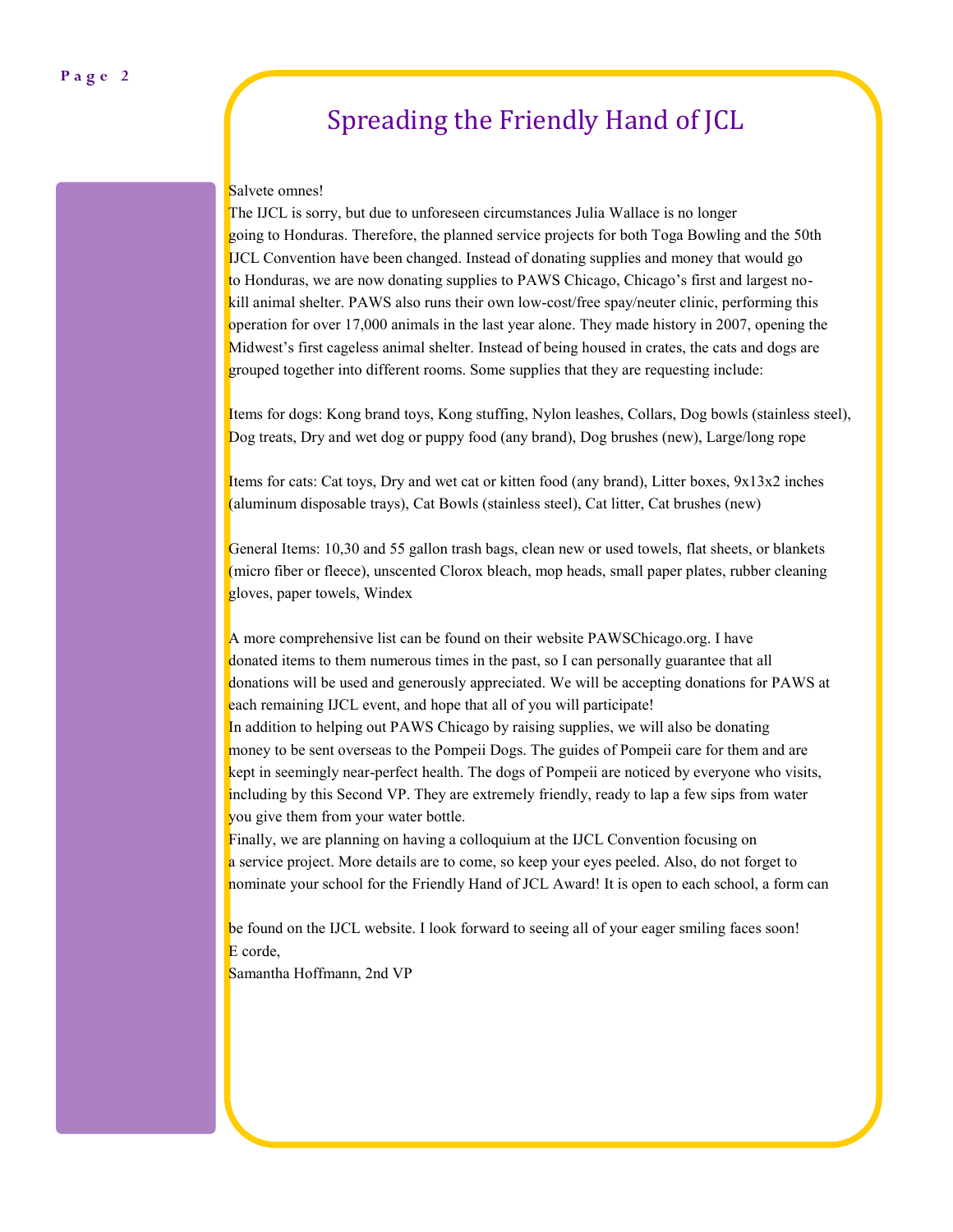## **New to the IJCL?**

### **Here's how to get started.**

. . . . . . . . . . . . . . . . . . .

Perhaps you are a Latin student in a small school and you don't think you would be able to gather enough people to go to the Illinois Junior Classical League convention. Or, perhaps you have heard of IJCL but you think that you are not interested in attending. Then you, my friend, have made a mistake.

I know for a fact that anyone who will attend convention will love it. There is so much Latin fun to have and so little time! There are many activities to participate in and so many Latin lovers to meet at convention.

The activities at convention are numerous. To put your Latin knowledge to the test, you can join a Certamen team or observe their matches. To learn more classical knowledge or try something new, you can attend an interesting colloquium. To meet new people, you can eat ice cream at the ice cream social. To dress up in a toga with friends, you can attend the Roman banquet. We are doing a new and exciting thing this year to look forward to! Each school can design their own stickers and once you meet someone new at convention, you can put their sticker on your nametag – try to collect as many stickers as you can. There are so many more things to do, but I will leave those up to your discovery once you get to convention.

You may ask yourself, "How can I attend convention?" It is quite simple. You have to register your chapter with the IJCL and the NJCL. And you have to have a sponser/teacher to come with you. To get more information and get a feel for the JCL, go to our website: http://www.iljcl.org/ILJCL\_website/Home.html

My name is Hannah Gallee and I am the first vice president of the IJCL. I hope you are able to come to convention and enjoy it as much as I do! I would love to answer any questions you may have by email, hgallee731@gmail.com.

Hannah Gallee, 1st VP

## LOL: Latina Optima Lingua

The IJCL North had a busy fall: a pumpkin carving award, road-tripping through cornfields, and a Festivus for the rest of us. A delegation of ten IJCLers made an appearance at the annual IJCL South convention, held this year at Monmouth-Roseville High School in Monmouth, Illinois. Our delegates participated in a variety of contests, including pumpkin carving (our interpretation of Ixion won second place) and academic tests. Unfortunately, the IJCL North did not fare as well in the tug-of-war. However, many friends were made among the IJCL South, and we hope the IJCLS will join us at our 50th state convention in February!

At the fifth annual Fall Festivus, Latin students took part in all sorts of JCLicious events, such as roll call, open certamen, and colloquia led by IJCLers. This year, Festivus also included a game session that included childhood games like Duck, Duck, Goose; Mafia led by Andrew's Etinosa Ogbomo; and Ninja.

All Latin students should most definitely make the effort to attend both events next year!

Stephanie Wong, Secretary